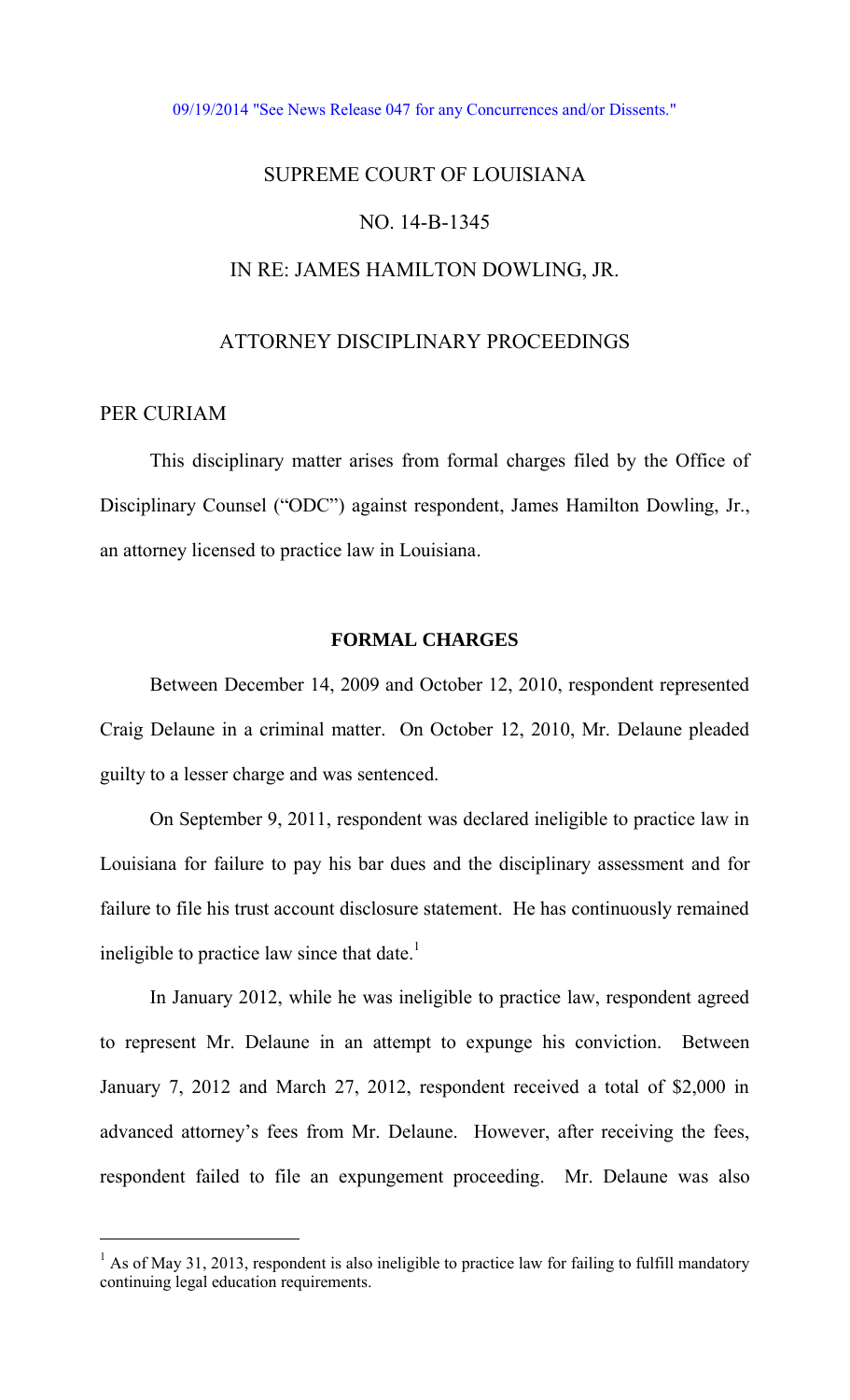unable to locate or contact respondent, and respondent did not account for or refund the unearned fee.

#### **DISCIPLINARY PROCEEDINGS**

In July 2013, the ODC filed formal charges against respondent, alleging that his conduct as set forth above violated the following provisions of the Rules of Professional Conduct: Rules 1.1(c) (failure to pay bar dues and the disciplinary assessment), 1.3 (failure to act with reasonable diligence and promptness in representing a client), 1.4 (failure to communicate with a client), 1.5(f) (failure to account for or refund an unearned fee), 5.5 (engaging in the unauthorized practice of law), 8.4(b) (commission of a criminal act that reflects adversely on the lawyer's honesty, trustworthiness, or fitness as a lawyer), and 8.4(c) (engaging in conduct involving dishonesty, fraud, deceit, or misrepresentation).

Respondent failed to answer the formal charges. Accordingly, the factual allegations contained therein were deemed admitted and proven by clear and convincing evidence pursuant to Supreme Court Rule XIX, § 11(E)(3). No formal hearing was held, but the parties were given an opportunity to file with the hearing committee written arguments and documentary evidence on the issue of sanctions. Respondent filed nothing for the hearing committee's consideration.

# *Hearing Committee Report*

After considering the ODC's deemed admitted submission, the hearing committee, noting that the factual allegations in the formal charges were deemed admitted, accepted those facts as true. Based on those facts, the committee determined respondent violated the Rules of Professional Conduct as alleged in the formal charges.

2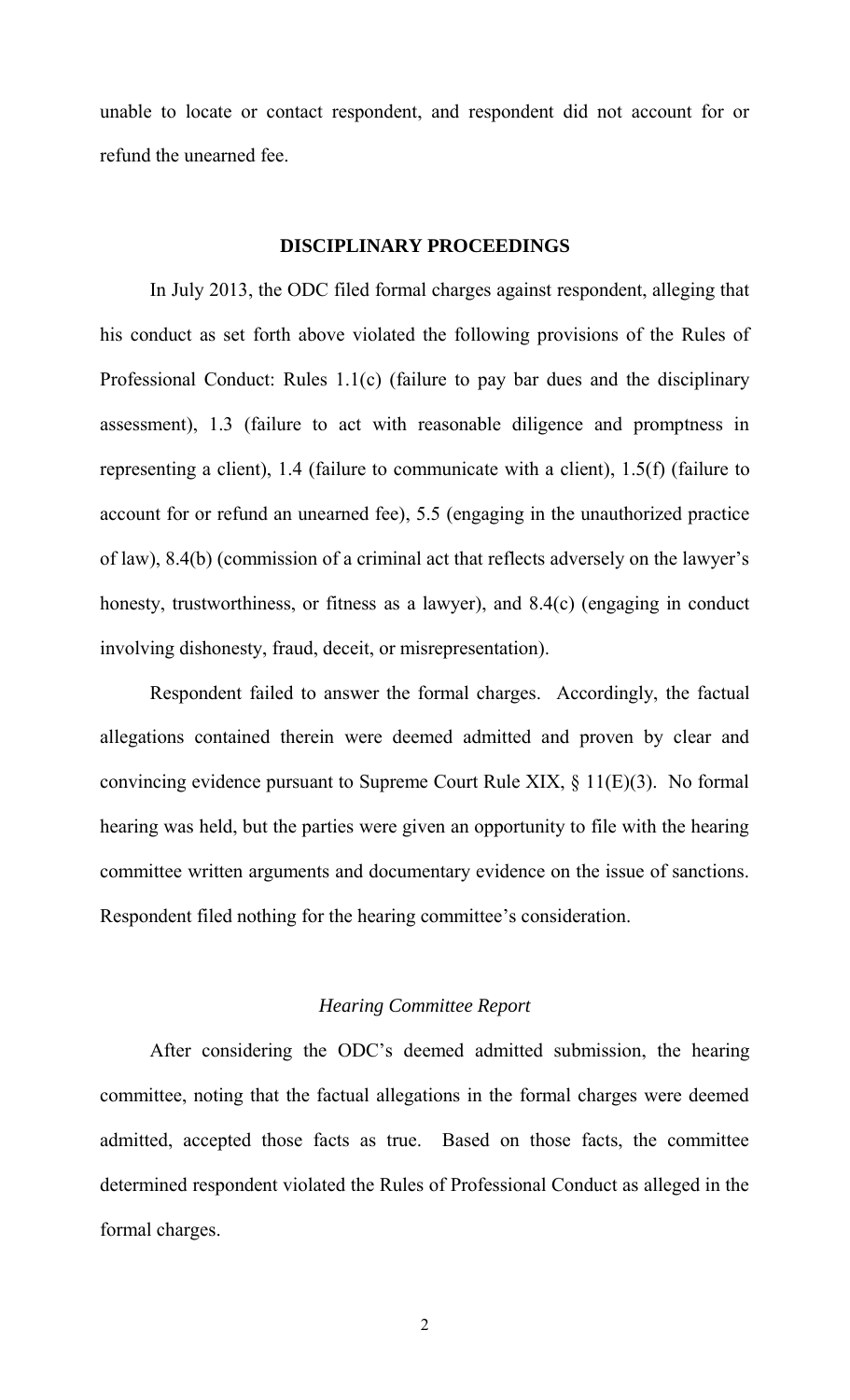After reviewing the ABA's *Standards for Imposing Lawyer Sanctions*, the committee determined that the baseline sanction is disbarment. In aggravation, the committee found the following factors: a dishonest or selfish motive, refusal to acknowledge the wrongful nature of the conduct, and indifference to making restitution. In mitigation, the committee acknowledged that respondent has no prior disciplinary record.

After also considering this court's prior jurisprudence addressing similar misconduct, the committee recommended that respondent be disbarred and be required to pay full restitution, with legal interest, to Mr. Delaune.

Neither respondent nor the ODC filed an objection to the committee's report or recommendation.

## *Disciplinary Board Recommendation*

After reviewing the record, the disciplinary board determined that the hearing committee's factual findings are supported by the factual allegations asserted in the formal charges and/or by the evidence submitted in support of the allegations. The board also agreed with the committee that respondent violated the Rules of Professional Conduct as charged.

The board further determined that respondent knowingly, if not intentionally, violated duties owed to his client and the legal profession. He caused actual harm to Mr. Delaune by collecting \$2,000 for legal services he did not perform and failing to refund those funds. After considering the ABA's *Standards for Imposing Lawyer Sanctions*, the board determined that the baseline sanction is suspension.

In aggravation, the board found the following factors: a dishonest or selfish motive, bad faith obstruction of the disciplinary proceeding by intentionally failing to comply with the rules or orders of the disciplinary agency, substantial

3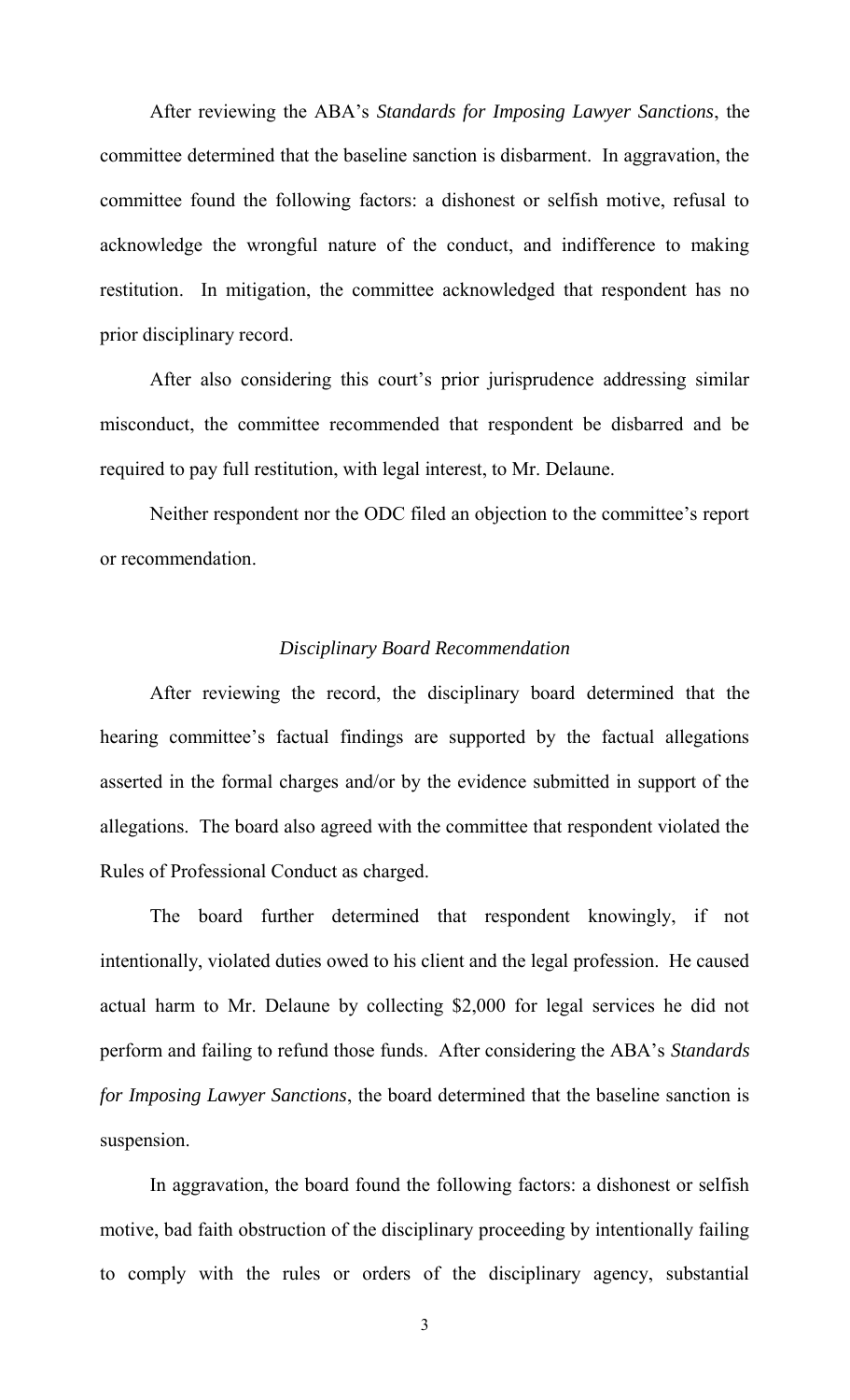experience in the practice of law (admitted 2003), and indifference to making restitution. Like the committee, the board found the sole mitigating factor to be the absence of a prior disciplinary record.

After also considering this court's prior jurisprudence addressing similar misconduct, the board recommended that respondent be suspended from the practice of law for one year and one day. The board also recommended that respondent be ordered to refund the unearned fee to Mr. Delaune. One board member dissented and would recommend disbarment because respondent had not yet refunded the unearned fee.

 Neither respondent nor the ODC filed an objection to the disciplinary board's recommendation.

## **DISCUSSION**

Bar disciplinary matters fall within the original jurisdiction of this court. La. Const. art. V,  $\S$  5(B). Consequently, we act as triers of fact and conduct an independent review of the record to determine whether the alleged misconduct has been proven by clear and convincing evidence. *In re: Banks*, 09-1212 (La. 10/2/09), 18 So. 3d 57.

In cases in which the lawyer does not answer the formal charges, the factual allegations of those charges are deemed admitted. Supreme Court Rule XIX, § 11(E)(3). Thus, the ODC bears no additional burden to prove the factual allegations contained in the formal charges after those charges have been deemed admitted. However, the language of  $\S$  11(E)(3) does not encompass legal conclusions that flow from the factual allegations. If the legal conclusion the ODC seeks to prove (i.e., a violation of a specific rule) is not readily apparent from the deemed admitted facts, additional evidence may need to be submitted in order to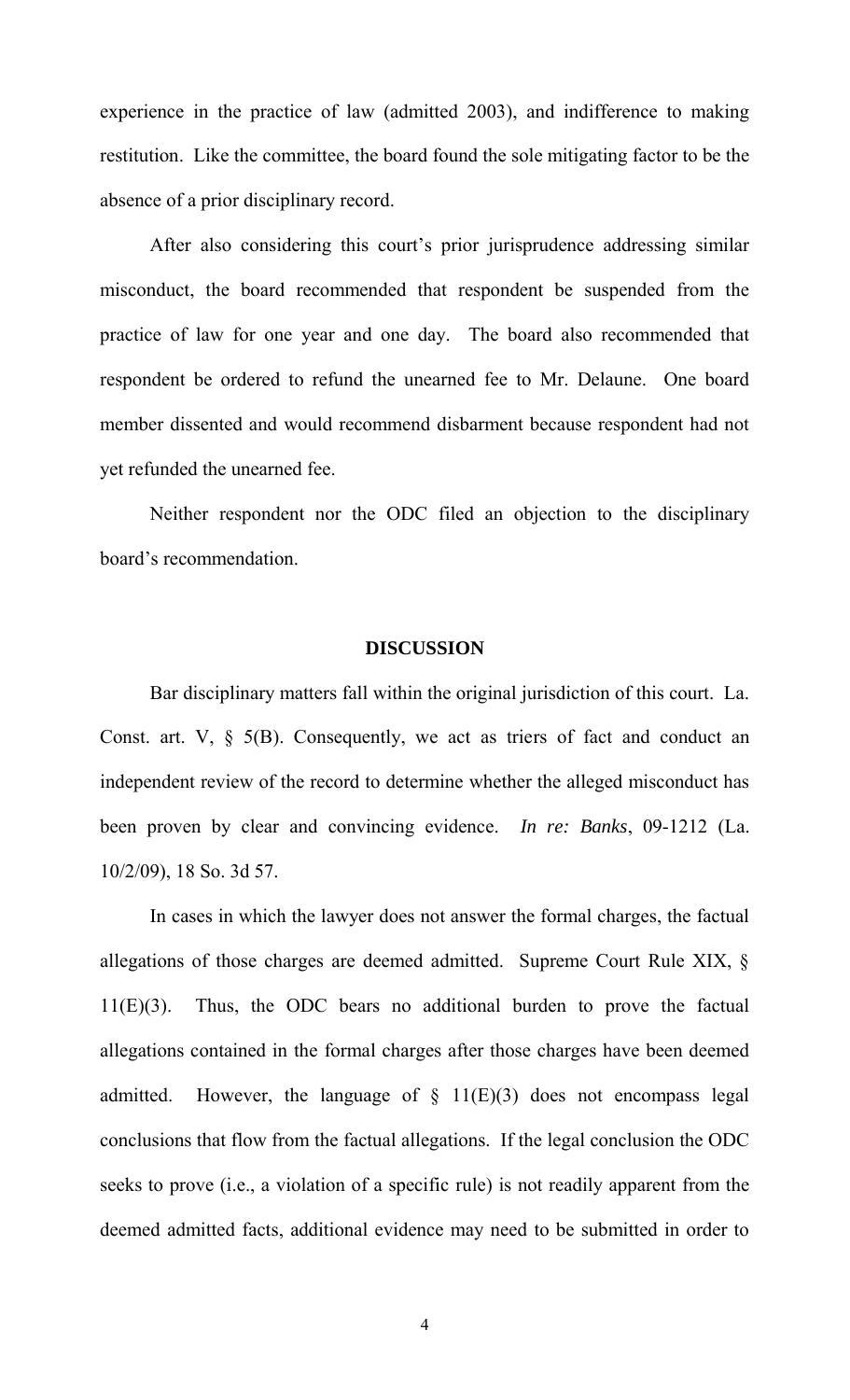prove the legal conclusions that flow from the admitted factual allegations. *In re: Donnan*, 01-3058 (La. 1/10/03), 838 So. 2d 715.

The record in this deemed admitted matter supports a finding that respondent accepted a representation and a legal fee when he was ineligible to practice law, neglected a legal matter, failed to communicate with his client, and failed to refund an unearned fee. Based on these facts, respondent has violated the Rules of Professional Conduct as charged by the ODC.

Having found evidence of professional misconduct, we now turn to a determination of the appropriate sanction for respondent's actions. In determining a sanction, we are mindful that disciplinary proceedings are designed to maintain high standards of conduct, protect the public, preserve the integrity of the profession, and deter future misconduct. *Louisiana State Bar Ass'n v. Reis*, 513 So. 2d 1173 (La. 1987).

Respondent knowingly, if not intentionally, violated duties owed to his client and the legal profession, causing actual harm. The baseline sanction for this type of misconduct is suspension. The record supports the aggravating factors found by the disciplinary board, and the only mitigating factor present is the absence of a prior disciplinary record.

We addressed similar misconduct in the case of *In re: Geiss*, 97-1726 (La. 9/26/97), 701 So. 2d 967. In *Geiss*, an attorney accepted a representation and a \$1,500 fee while he was ineligible to practice law. The attorney then neglected the legal matter and failed to communicate with the client. He also failed to timely refund the unearned fee, taking nine months from the date the client requested a refund to fully comply. Additionally, the attorney failed to cooperate with the ODC in its investigation and did not answer the formal charges filed against him. For this misconduct, we suspended the attorney from the practice of law for one year and one day.